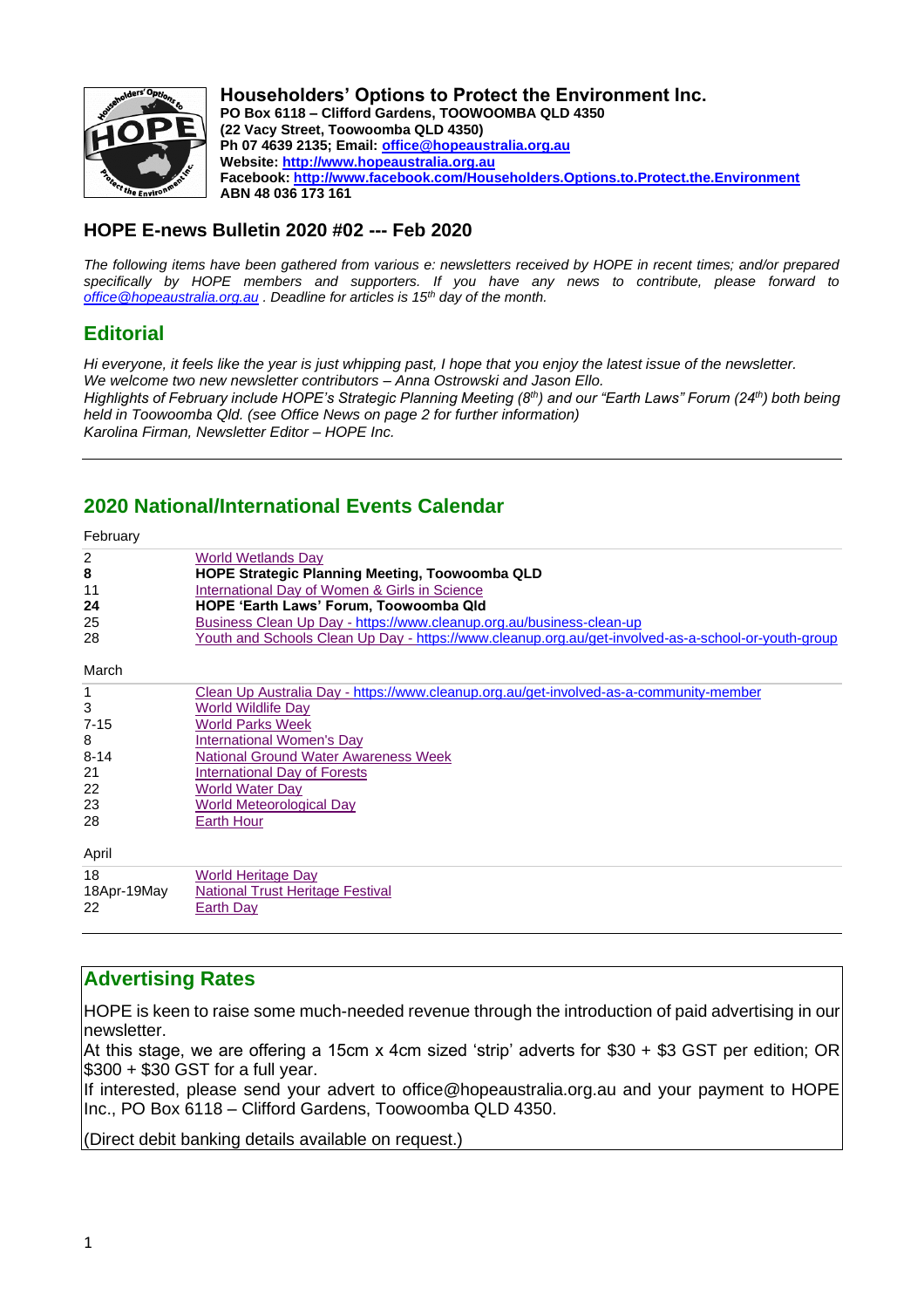# **HOPE Office News --- February 2020**

*Good morning folks,*

*Firstly, good and bad news for the month of January.*

*On 20th of January we received notification that our GCBF grant application for a new computer system was successful. Yahoo!!*

*Then on 21st of January, the office computer crashed and wasn't able to be restarted. Damn! So, we were able to engage Colmac Computers (Toowoomba) to assist in recovering our files and transferring them to the new computer … which is working beautifully!*

*February highlights include our upcoming Strategic Planning Meeting scheduled for Saturday 8th February and our "Earth Laws" Forum being held on 24 February. Details of both meetings are noted below. Input to and/or support of both activities is welcomed.*

*Lastly, we are still seeking volunteers with media experience, good writing skills and, of course, an interest in "advocating for a better environment". See "Volunteers Needed" item below.*

*Regards,*

*Frank Ondrus, Office Manager – HOPE Inc., ph. 07 4639 2135, [www.hopeaustralia.org.au](http://www.hopeaustralia.org.au/)*

*Strategic Planning Meeting, Saturday 8 February 2020 -- HOPE office – 22 Vacy St, Newtown Toowoomba*

*Key questions for your consideration include:*

- *What are we doing right?*
- *What are we doing poorly?*
- *What are our strengths?*
- *What are our shortcomings?*
- *What are your key environmental issues of interest and/or concern?*
- *Which other organisations/groups should we partner with?*
- *What would you like to see us do more of?*
- *And, most importantly, what would encourage you to be more active in HOPE?*
- *Other suggestions?*

*Earth Laws Forum, Monday 24 February 2020 – 1pm-5pm, Toowoomba City Library meeting rooms (3rd floor, corner of Herries and Victoria Streets, Toowoomba)*

*Principal speakers are Ms. Michelle Maloney from Australian Earth Laws Alliance (AELA) and Ms. Revel Pointon from Environmental Defenders Office (EDO) Qld. Full event details and registration information available shortly.*

# **Volunteers needed**

More active volunteers – both local and remote (i.e. online) – are required to help us maintain our level of activity. Volunteers are needed to help with projects, events and display activities, as well as general admin duties and media/publications, work. We invite members and supporters to step up and volunteer some time and talents to help share the workload. Current vacancies include: Researchers; Media Officers; Publications Team members; and Newsletter Editor

Please contact the office on 07 4639 2135 or email [office@hopeaustralia.org.au](mailto:office@hopeaustralia.org.au) to offer your assistance.

A fair portion of the above work would ideally be done by locals (i.e. in the Toowoomba area) because the HOPE office is in Toowoomba. However, quite a bit of the literature review, research, media and publications activity can be done via email. If you have a little bit of time to help us in any way, then contact the HOPE office on email [office@hopeaustralia.org.au](mailto:office@hopeaustralia.org.au) or phone (07) 4639 2135.

#### **Current volunteer positions available are:**

- **Media Officers** required to write media releases, event notices, date claimers and design promotional flyers/posters for projects, campaigns, events and activities
- Publications Team members required to write information articles for our newsletter; website summaries; and assist with the development of PowerPoint presentations and information sheets
- Membership Officer assist Office Manager with recruitment, training and management of volunteers; also responsible for maintaining Membership database (using Excel Spreadsheet)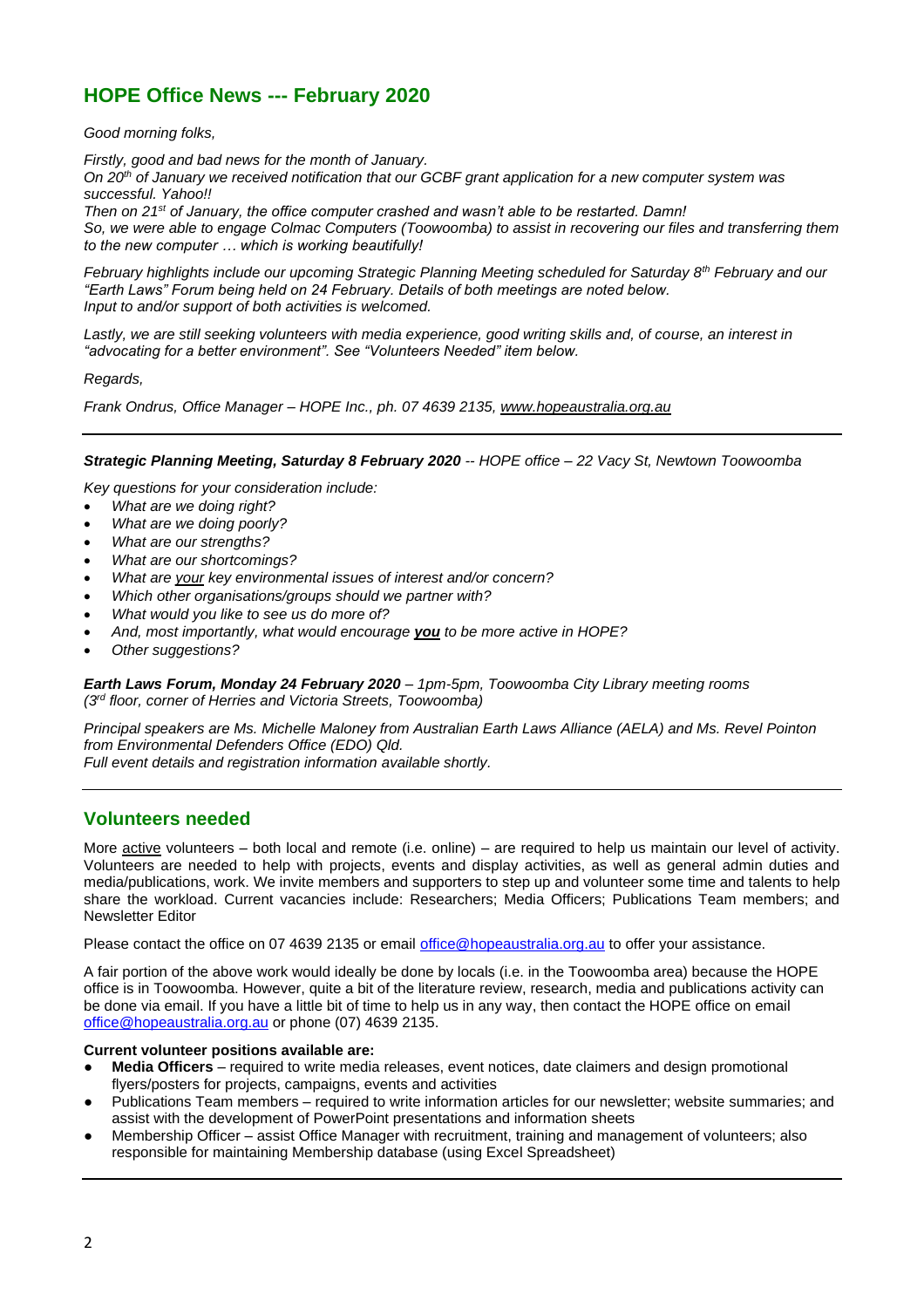# **Feature Articles**

# **[Australian Panel of Experts on Environmental Law \(APEEL\) Blueprint Summary](http://apeel.org.au/)**

By Anna Ostrowski, HOPE Researcher (SA)

Current environmental law in Australia is regarded by The Australian Panel of Experts in Environmental Law (APEEL) as inadequate. This is because many environmental laws have been developed in a haphazard way. They have been built in response to specific issues, overlap one another, are inconsistent or ineffectively implemented. Furthermore, there are diverse stakeholders within governing institutions, some of which are holding back positive changes and progress. The result is an incomplete and chaotic approach to environmental law. Instead, a more comprehensive system of laws should be developed. APEEL has outlined some suggestions on how to implement such a drastically new strategy. Rather than focus on specific issues, such as forestry or public health, their suggestions are morebroad, in reference to the overall framework. There are 57 specific recommendations which can be found in the link at the end of this article. These can then be summarised into three broad categories.

The first category refers to the foundations of environmental law. APEEL believes the foundation should be clear, comprehensive and understandable. Primarily, there should be an agreed societal goal to replace the current National Strategy for Ecological Sustainable Development. There should also be clear design and direction principles which are universally used as rules, not guidelines, when creating the next generation of laws. An environmental duty should be imposed on all individuals, corporations and government bodies to minimise and repair the harm caused to the environment. And finally, APPEL has suggested that there be a clear outline of environmental rights developed through environmental democracy. This means greater protection, engagement, education and participation from individuals and communities.

APEEL is also promoting "collaborative environmental governance". This means that different societal bodies (government, business and individuals) would assume different specific roles. APEEL believe that the Commonwealth should have greater responsibility to provide national strategic leadership as it has the capacity to both legislate and expend funds. In terms of the private sector, there should be reform designed to incentivise environmentally beneficial practices, increase the security of investments from climate change and crucially, there should be a requirement for private sector firms to report on their environmental performance. Furthermore, there should be more effective engagement with Indigenous Australians, allowing contributions to policy, plans and decisions. APEEL also suggests there should be greater integrity and accountability by establishing a department to monitor and report on the environmental performance of environmental agencies. Resources should be managed through a National Environmental Investment Plan to increase environmental law implementation. Finally, increasing data collection would improve the effectiveness of monitoring, evaluation and reporting of environmental performance.

The final broad category of reform proposals refers to more specific environmental issues. The first is to conserve nature through bio-regional planning. This would include cross-sectoral, ecosystem-based planning and management in terrestrial, marine and coastal areas. Finally, and possibly most importantly, future laws should provide a comprehensive response to climate change, something which is sorely missing form current legislation. APEEL includes suggestions such as imposing a price on carbon and removing fossil fuel subsidies.

Changing the law and the structure of law should not be looked upon lightly, and APEEL acknowledges the likely unpopularity of some of their suggestions. Nevertheless, APEEL will continue to advocate for their proposals by promoting understanding amongst governing bodies and creating a community of support. If environmental law can be designed well, it would be a monumental step to improving the state of the Australian Environment and its certainly worth trying.

References

APEEL (2019) 57 Recommendations for the Next Generation of Australia's Environmental Laws. [https://static1.squarespace.com/static/56401dfde4b090fd5510d622/t/58f99d3c9de4bb35974ae5a5/1492753725897](https://static1.squarespace.com/static/56401dfde4b090fd5510d622/t/58f99d3c9de4bb35974ae5a5/1492753725897/APEEL_recommendations.pdf) [/APEEL\\_recommendations.pdf](https://static1.squarespace.com/static/56401dfde4b090fd5510d622/t/58f99d3c9de4bb35974ae5a5/1492753725897/APEEL_recommendations.pdf) ]

APEEL (2019) Blueprint for the Next Generation of Australian Environmental Law. Available at: [https://static1.squarespace.com/static/56401dfde4b090fd5510d622/t/59bb6fe3f43b55b154728d29/1505456149104/](https://static1.squarespace.com/static/56401dfde4b090fd5510d622/t/59bb6fe3f43b55b154728d29/1505456149104/APEEL+Blueprint+for+environmental+laws.pdf) [APEEL+Blueprint+for+environmental+laws.pdf](https://static1.squarespace.com/static/56401dfde4b090fd5510d622/t/59bb6fe3f43b55b154728d29/1505456149104/APEEL+Blueprint+for+environmental+laws.pdf) ]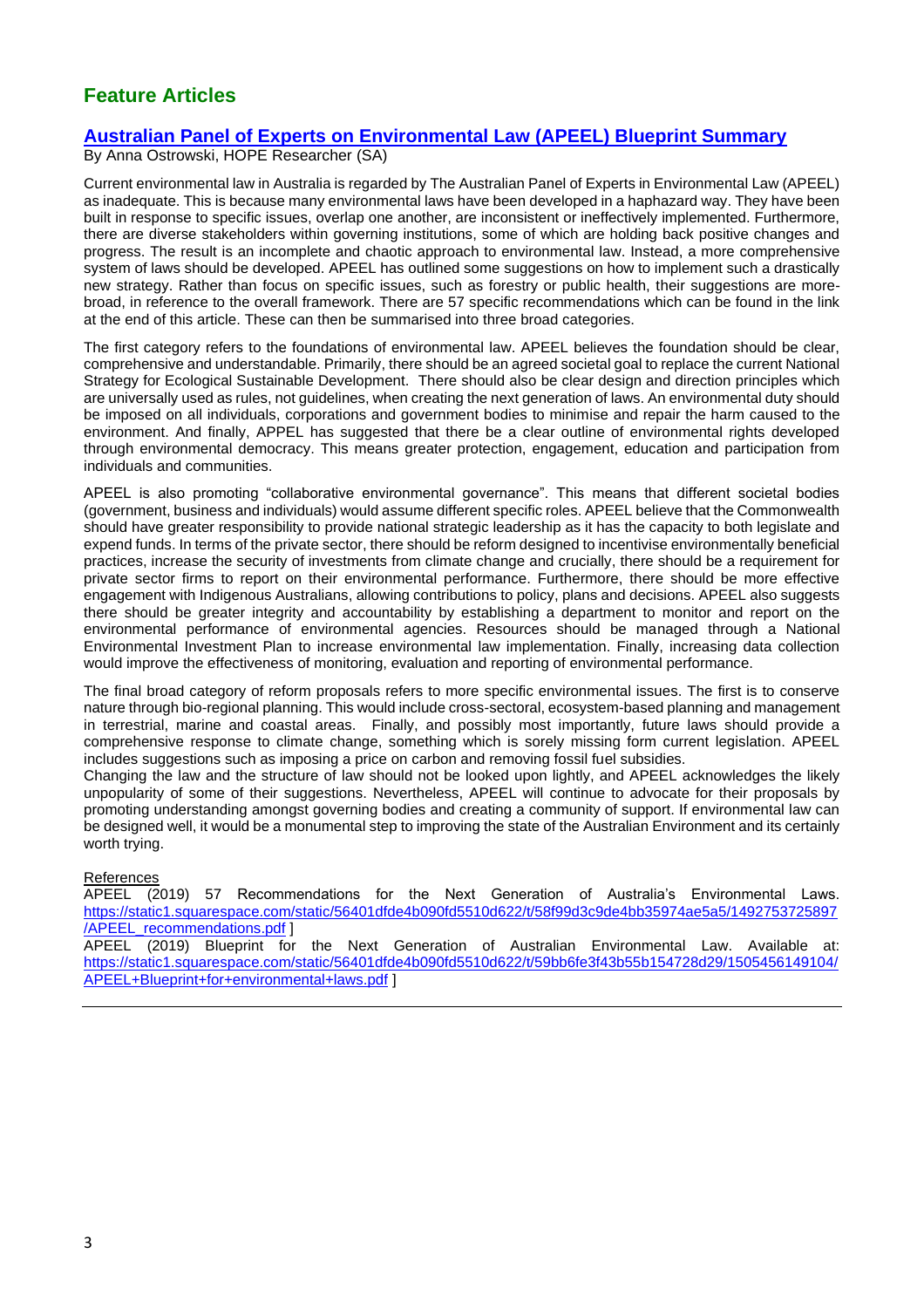# **What is Environmental Stewardship?**

By Ray Mathers, HOPE researcher Qld

Environmental stewardship refers to responsible use and protection of the natural environment through conservation and sustainable practices. Aldo Leopold (1887–1949) championed environmental stewardship based on a land ethic "dealing with man's relation to land and to the animals and plants which grow upon it."(Wikipedia)



I was talking to an environmental lawyer many years ago and he said that as part of environmental stewardship, he had to apply the precautionary principal regularly; so what is the [precautionary principle?](https://en.wikipedia.org/wiki/Precautionary_principle)

The **precautionary principle** in relation to the public means that if the public is at risk from a potential action relating to the environment (in this case), the governments at all levels have a social responsibility to protect the public - and thus the environment - from exposure to harm.

The **precautionary principle** when applied to environmental science means that when the environment is affected by some human action that precautionary measures should be taken even if some of the cause and effect are not fully known beyond scientific doubt.

The **precautionary principle** in environmental law means that if there is evidence or strong suspicion that an activity might have detrimental consequences for the environment, it is better to take action **now** rather than wait for incontrovertible scientific evidence that this act is harmful.

The lawyer also said that in one case he argued, a certain tree should not be cut down because using the precautionary principal it may have been genetically different from others in nearby bush land and thus may have been significantly important to the nearby bush land. With the environment there is always a cause and effect where one action may precipitate another action or multiple other reactions. The effect with the environment is not a linear one; for example, some causes may not have an immediate effect but might combine with other causes which can result in multiple reactions from the environment. The cutting down of this tree may have caused this species to become extinct, locally.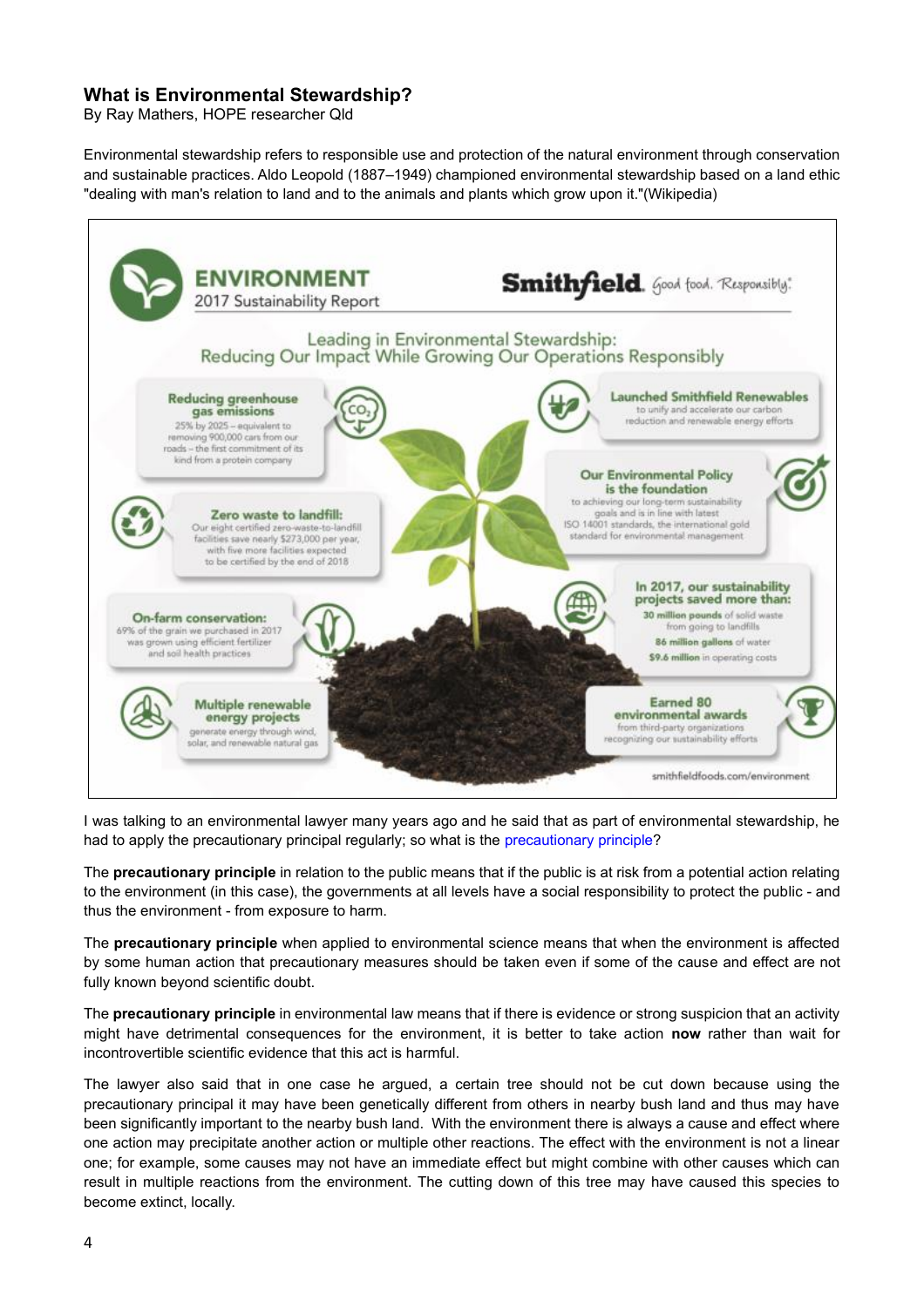Sometimes when an action has gone ahead you need to mitigate the effects of the action. Mitigation simply means to lessen or reduce the severity, seriousness or painfulness of the effects of that action to the environment or to us humans. Conserving after the fact is less effective then prevention but it is part of environmental stewardship to further protect the environment.

Humans are the great adapters. We have existed for at least 1 million years and have a presence on all the continents and all environments. Not all of our animal kin have the same ability and some live only in certain climates and environments. So, as part of environmental stewardship, we need to adapt again to a greener way of living to protect the environment as the changes that are taking place at the moment are moving at a rate much too fast for the populations of these animals to adapt themselves.

As with everything government, there are complicating factors - such as jobs - over the future of the planet. It may seem like an obvious choice to us but to those who rely on the votes of the public it's a real conundrum. The shortsightedness of the politicians and the public for that matter means that there will always be conflicting policies rather than complementary policies. A good example of this is the approval of mines in Queensland which the government knows will be bad for our future, while the government tries to maintain a green image of itself. We **cannot rely** on big business or government to invest in environmental stewardship, **we must insist that they do!**

# **Call to Action!**

By Alessi Claudi, HOPE researcher Qld)

**Climate change is real, in the last decades it showed its effects and how it can impact our well-being.**

## **Now more than ever, even starting from a local level, concrete actions can truly make the difference.**

Householders' Options to Protect the Environment (HOPE) Inc. is founded on the vision of a society which is sustainable ecologically, economically and socially.\

Our slogan is: "Think Globally - Act Locally"

We investigate global environmental issues of concern (and trends) – as well as 'good works' being advocated and/or undertaken.

We then endeavour to translate these matters into a local context and see what we can do as individuals, families, communities, etc. to ameliorate/mitigate/minimise adverse impacts such as pollution and waste of resources.

While HOPE endorses individual action, it also encourages people to act together in their local community, and in society as a whole. Whether you live in urban, rural or regional Australia, you too can lessen your impact on the global environment by adopting sustainable living practices at home, at work and at school.

Although membership is free, we do welcome financial donations. We especially welcome members' contribution of time, expertise and other resources to further our activities.

### REMEMBER YOU CAN MAKE THE DIFFERENCE!

To learn more about us and what we stand for, see the HOPE Charter at: [http://www.hopeaustralia.org.au/uploads/media/Brochure\\_HOPE\\_Charter\\_\\_2012\\_07\\_.pdf](http://www.hopeaustralia.org.au/uploads/media/Brochure_HOPE_Charter__2012_07_.pdf)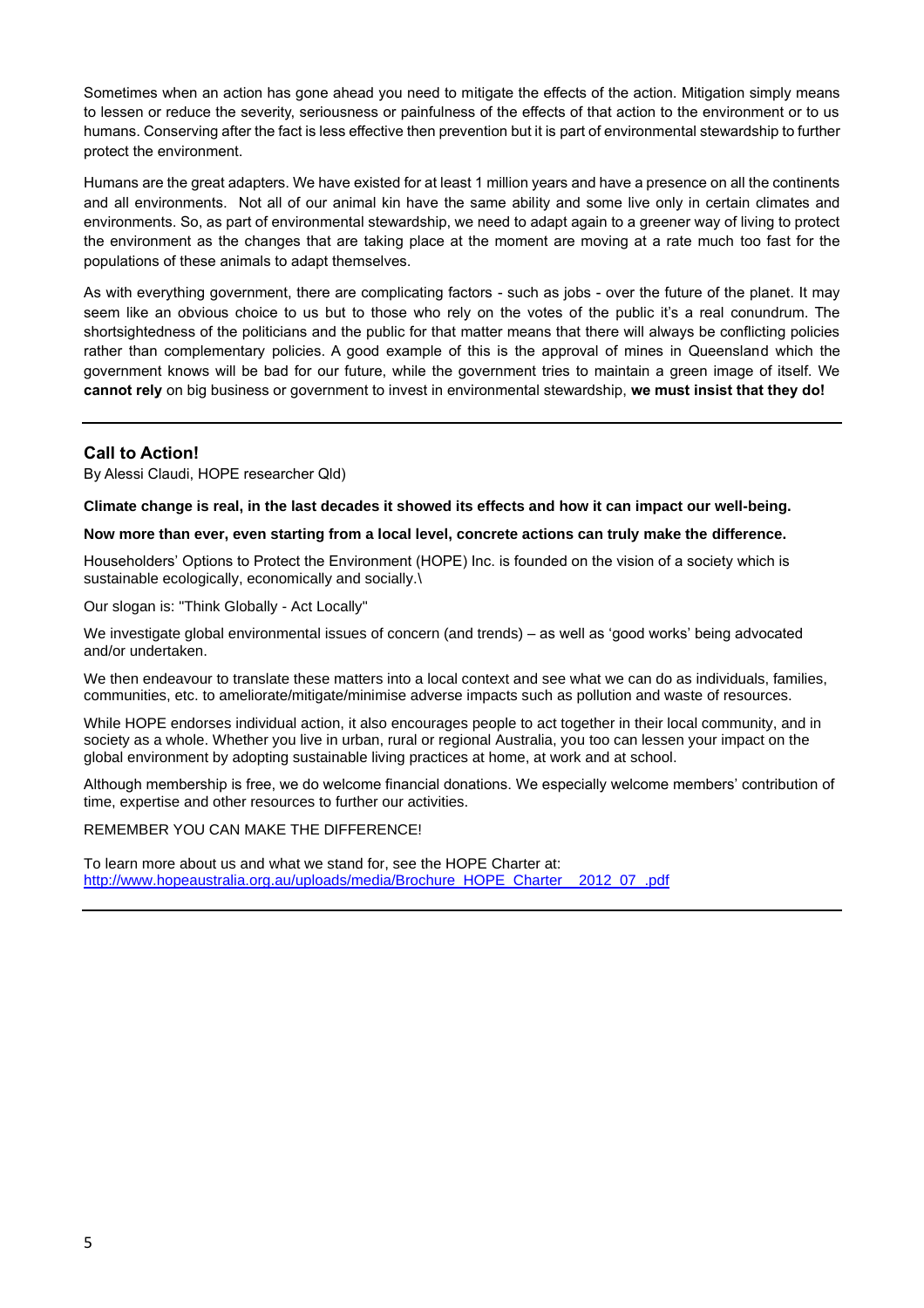# **National News**



# **[World Wide Fund for Nature \(WWF\)](http://wwf.panda.org/)**

### **Main Objectives:**

The World Wide Fund for Nature (WWF) is an international non-governmental organization founded in 1961, working in the field of wilderness preservation, and the reduction of human impact on the environment.

WWF aims to "stop the degradation of the planet's natural environment and to build a future in which humans live in harmony with nature." WWF has also launched several notable worldwide campaigns including Earth Hour and Debt-for-Nature Swap, and its current work is organized around these six areas: food, climate, freshwater, wildlife, forests, and oceans.

#### **Major Achievements to-date:**

Montenegro 21 Oct 2019 - The Montenegro government has started negotiations to terminate contracts to build several small hydropower plants in four municipalities, all located along the Bukovica River. In addition, construction will also stop on the Bistrica, Murinska, Đurička, Komarnička, and Trepačka Rivers.

The softening of the government's position regarding small hydro comes after years of opposition from local initiatives fighting to save their rivers, and local and international NGOs supporting them. Over the years, WWF has played an important role in shining light on these issues not only in Montenegro, but in the wider region of Southeast Europe, by supporting local resistance and the willingness of communities to stand up for nature.

As part of WWF's campaign to stop small hydro development in Southeast Europe, the Montenegrin government was asked to establish a multidisciplinary workgroup to evaluate the current concession politics.

**Songea, Tanzania 01 Oct 2019 –** The Lumecha-Makanini Water Source is rehabilitated and open to the public through the WWF Forest Programme. The works involve cementing the water source, installation of two taps; planting 540 trees, making boundaries and training of leaders in water management. The taps at the source yields 40 litres of water per 20 seconds and will benefit approximately 4,205 individuals in two villages.

**Nacula, Fiji 03 Sep 2019** – WWF, through funding by the Australian Government through the Australian NGO Cooperation Program (ANCP), has completed the introduction of economic, agricultural and disaster empowerment programs for the women of Navotua and Natutu villages.

The Disaster Risk Reduction project activities which ran for 3 years (2016-2019) have strengthened the community women's role towards becoming resilient rural women through improving their livelihoods, enabling them to access markets sustainably, undergo training and improve their awareness on the challenges their community faces from the changes experienced by climate change.

**Colombia 31 July 2019** – Conservation success is reaping benefits in Utria National Park in Colombia, thanks to communities and park agency working together – and with other entities such as WWF and USAID - developing and implementing a strategy that clearly outlined who owns what and how natural resources can be used.

**Normandy, France 13 Jun 2019** – Biggest dam removal in European history commenced in the Vezins Dam in Normandy – the biggest dam removal in Europe to-date. This landmark event was part of a long-term project involving WWF to free the Selune River and bring salmon, eels and other wildlife back to the river and to the famous Mont-Saint-Michel Bay – a UNESCO World Heritage Site and one of Europe's prime tourist attractions.

The elimination of the Vezins Dam – as well as another old, obsolete dam, La Roche Qui Boit – over the next two years **will open up 90 km of the Selune River**; improving water quality, allowing migratory salmon to return to their ancient spawning grounds, and benefiting people and nature all along the river.

## **Current Projects/Campaigns/Events:**

## **25 Nov 2019 | Campaign | Environment**

WWF launches Plastic Smart Cities initiative in South East Asia with a \$40M USD commitment - WWF is calling on cities in South East Asia to join Patong (Thailand), Donsol (Philippines) and Phu Quoc (Vietnam) in making a commitment to eliminate plastic pollution, by developing an action plan and trial innovative solutions.

Plastic Smart Cities is a WWF initiative bringing together cities and tourism destinations to commit to fight plastic pollution. Countries involved in this initiative to date are Thailand, Vietnam, Indonesia and Philippines.

#### [Free newsletter subscription](http://wwf.panda.org/get_involved/newsletter/newsletter_together_possible/)

*(Written by Jason Ello, HOPE researcher Qld)*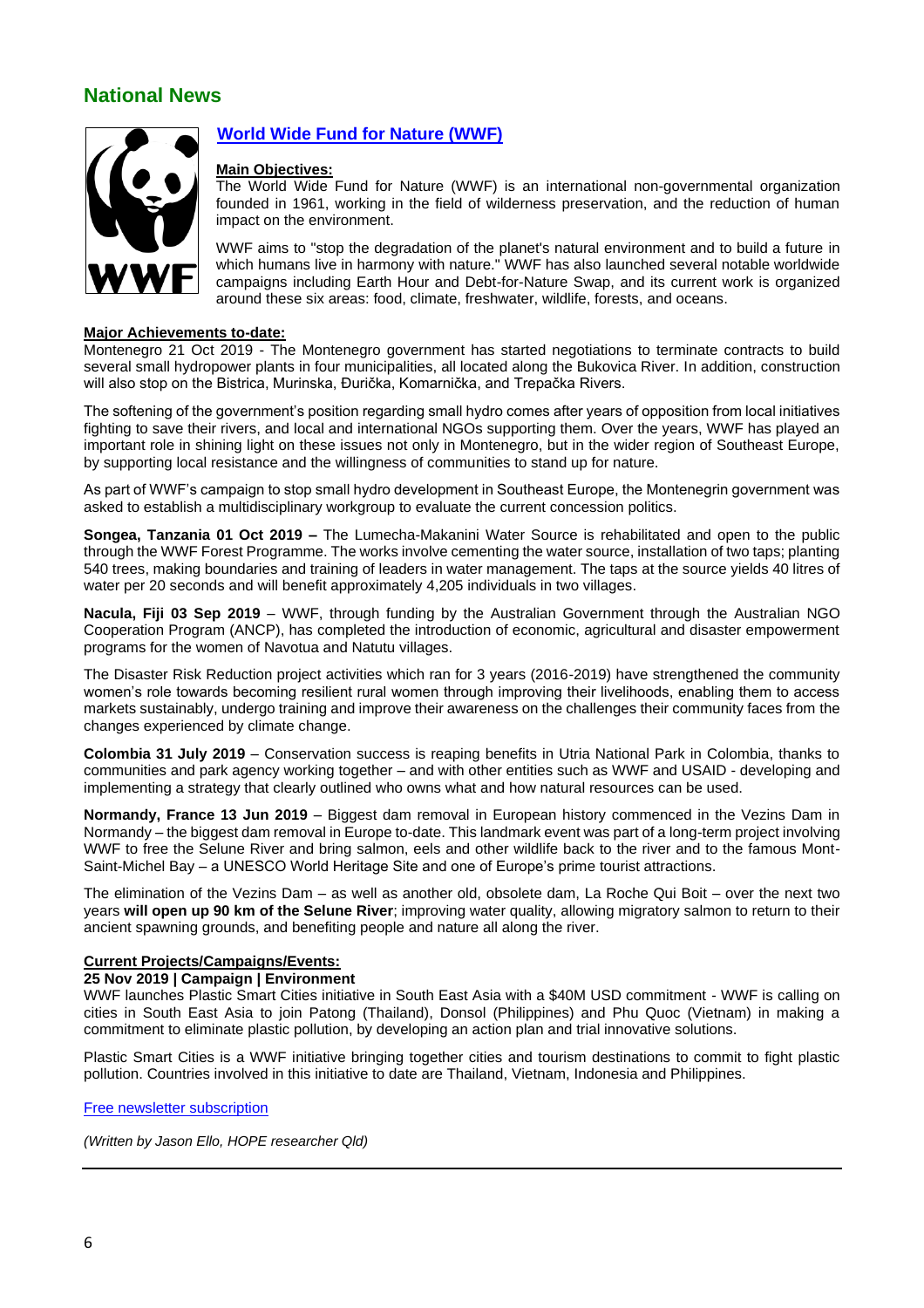

# **Humane Society International (HSI)**

## **Main Objectives:**

**Humane Society International (HSI)** is the largest and most effective international charity working for a more humane and sustainable world for animals. As one of the top animal protection charities, the HSI is a leader in saving endangered species and their habitats and reducing cruelty in farming, trade and other industries.

HSI addresses issues such as inhumane practices and conditions affecting companion and farm animals, illegal trade in wildlife, threats to endangered species, slaughter of marine mammals, and the use of animals in research and testing. HSI works with national and jurisdictional governments, humane organizations, and individual animal protectionists in over 50 countries worldwide to find practical, culturally sensitive, and long-term solutions to common animal problems and to inculcate an ethic of respect and compassion for all life.



HSI cooperates with policymakers on international treaties and free trade agreements to conduct briefings and to help draft legislation, regulations, policy statements, and resolutions affecting animals. HSI supports the efforts of governments, industries and NGO's to promote the protection of animals through trade capacity building projects in developing countries and international campaigns to reduce suffering caused by exploitation of marine mammals, factory farming, the fur trade, trophy hunting, and animal fighting and cruelty.

#### **Major Achievements to-date:**

2 Apr 2019 - HSI wins court case against killing of sharks in Great Barrier Reef. The Administrative Appeals Tribunal has ordered an end to lethal culling in the World Heritage-listed Reef. They have mandated nine very important variations on the permit for 173 lethal drumlines within the Great Barrier Reef Marine Park.

20 March 2019 - Campaign launched to recruit champions for Australia's sharks and rays. The Australian Marine Conservation Society (AMCS) and HSI launched the Shark Champions campaign to build a national community of advocates for protecting sharks and rays in Australia.

18 Feb 2019 – HSI successfully convinced Australia's former Environment Minister Melissa Price to include the spectacled flying-fox in the lists an Endangered species.

14 Feb 2019 - HSI was able to get the Australian Government eleven (11) substantial reinforcing commitments to ensure that all cosmetic ingredients are captured by the promised cosmetics animal testing ban! This means Australia became the 39th country to end animal cruelty in the testing of cosmetics.

## **Current Projects/Campaigns/Events:**

## **Online Petition | End the Yulin Dog Meat Festival in China**

Throughout many parts of Asia, stolen pets and street animals suffer terrible abuse for the dog and cat meat trade before being killed through horrific means, such as beating or hanging.

HSI implores China – as the country with the largest dog and cat meat trade in the world – to show leadership by ending the annual "festival" in Yulin, as well as the outward display of animal cruelty and officially ban the dog and cat meat trade in the country.

#### **Online Petition | End to live sheep exports**

Transporting sheep vast distances to be slaughtered in the Middle East is cruel. There is no getting around it. The journeys are gruelling and sheep routinely die in terrible circumstances, yet the Australian government continues to allow it.

### **Online Petition | Stop the WA Government declaring open season on dingoes**

Just months after backing down to public pressure and admitting that the dingo is a native species, the Western Australian Government has made it legal to use prohibited weapons and methods to kill them. New exemptions specifically targeting dingoes are sowing confusion about which otherwise prohibited killing methods are allowed, and conflict with several other WA laws and regulations.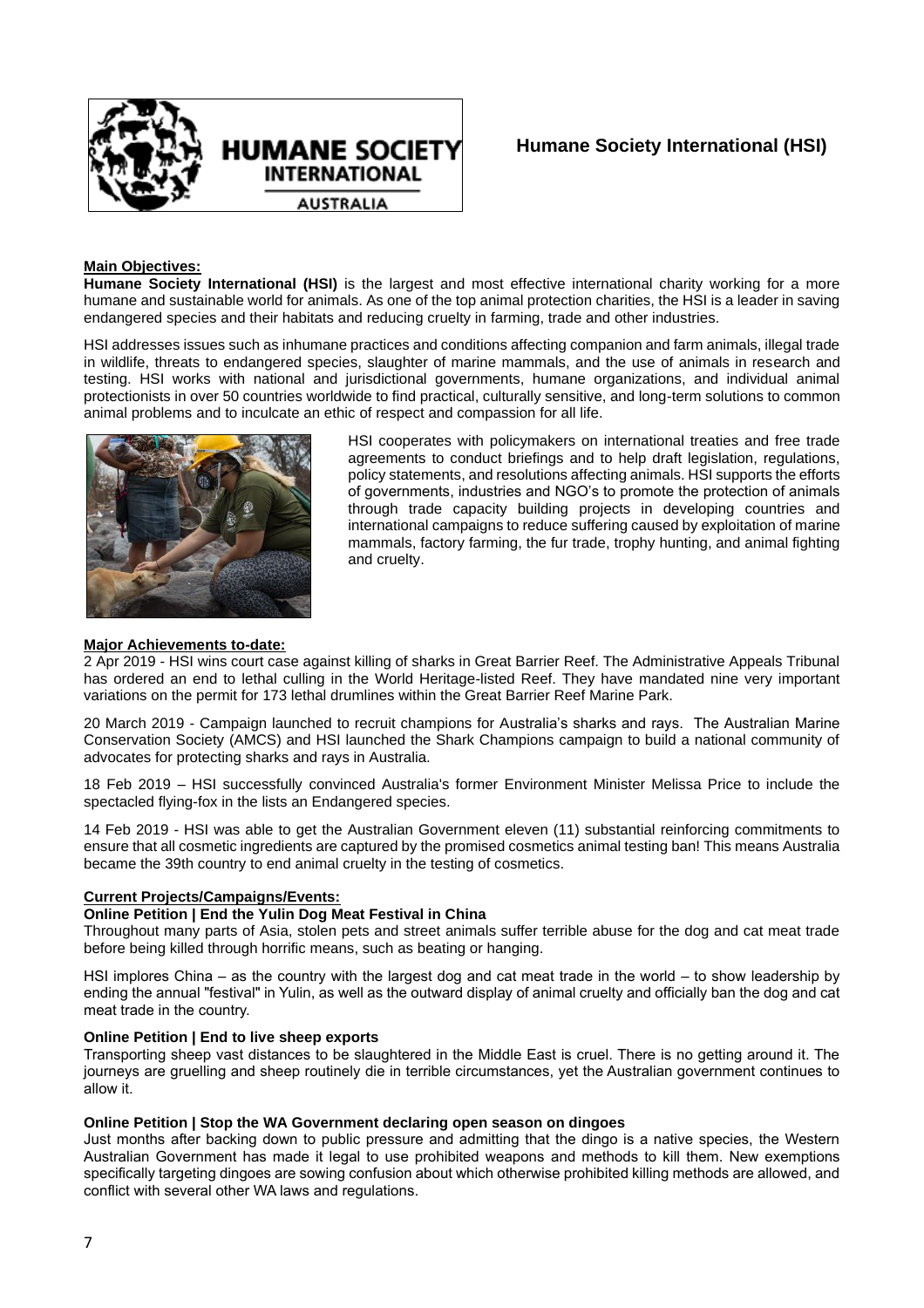The HSI is calling the WA government to stop this subsidiary legislation.

## **Online Petition | Stop killing sharks in the Great Barrier Reef**

The Queensland Government's shark control program kills marine wildlife in the Great Barrier Reef on lethal drumlines. 19 species that survive hooking on the drumlines are shot. Since the 1960s, tens of thousands of sharks have been killed in this program. Reef sharks, hammerhead sharks and other vulnerable and harmless species are being inhumanely executed in their own natural environment.

HSI and AMCS needs support as they fight for the lives of our sharks and the health of the Reef.

#### **Online Petition | Stop Japan from continuing the whaling industry**

In defiance of the ongoing global ban on commercial whaling, Japan has commenced their new commercial whaling programme putting hundreds of whales at risk of suffering long and painful deaths from exploding harpoons.

However, the Japanese people appear to be divided over whaling, in part, as a growing number are concerned that it tarnishes Japan's international reputation. HSI wants to make it clear to whale friends and foes in Japan that this cruel and unnecessary industry has no place in today's world.

## **Online Petition | Stop NSW Government from using shark nets**

Shark nets are indiscriminate, outdated and ineffective. They have been installed at NSW beaches since the 1930s, killing hundreds of marine animals every year for nearly a century. They do not provide protection, but instead a false sense of security.

Sign the online petition to tell the NSW Government to ditch the nets for good and to continue investing in non-lethal alternatives. Let's end the slaughter of dolphins, turtles, sharks and rays.

## **Campaign | Humane Choice**



Humane Choice is the certification scheme launched by Humane Society International in 2006 to improve the welfare standards of farm animals across Australia.

The Humane Choice label denotes the animal has had the best life and death offered to any farm animal and treated with respect and care over the entire course of its life. It ensures the highest standards of animal welfare and guarantees that the animals are truly free range.

The Humane Choice label covers pasture raised pork, beef, lamb, chicken and eggs. Procedures such as mulesing, nose ringing, tail docking, beak trimming, or any form of mutilation are not allowed. Sows are never confined in stalls or crates, and transportation is kept to a minimum. The animals live their lives on pastures where they are allowed to satisfy their behavioural needs, to forage and to move untethered and uncaged. They have free access to outside areas from birth, shade and shelter for protection from the elements, and a good diet.

[Free newsletter subscriptions.](https://action.hsi.org.au/page/32000/subscribe/1?locale=en-AU)

*(Written by Jason Ello, HOPE researcher Qld)*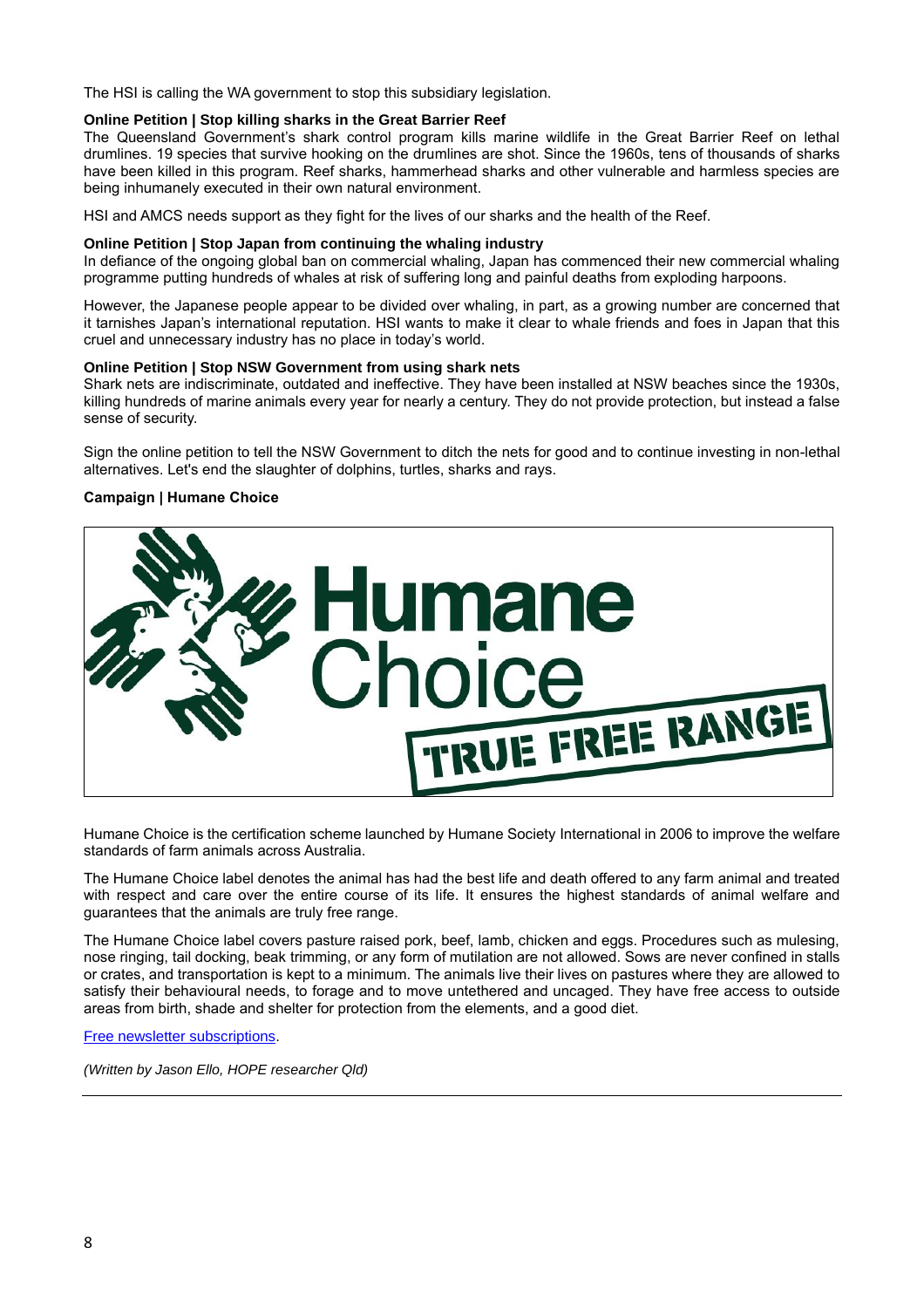# **International News**



# **[International Union for Conservation of Nature \(IUCN\)](https://www.iucn.org/)**

## **Main Objectives:**

IUCN is a membership Union composed of both government and civil society organisations. It harnesses the experience, resources and reach of its more than 1,300 member organisations and the input of more than 15,000 experts.

The Union is involved in data gathering and analysis, research, field projects, advocacy, and education. IUCN's mission is to "influence, encourage and assist societies throughout the world to conserve nature and to ensure that any use of natural resources is equitable and ecologically sustainable."



*Fig. 1 Operational framework of IUCN*

## **Major Achievements to-date:**

**Gland, Switzerland 19 Sep 2019** – IUCN and the University of Oxford published a report that reveals countries are not fully taking into account the considerable potential of ecosystems such as mangrove and peat lands to tackle climate change in their commitments under the Paris Agreement. <https://portals.iucn.org/library/sites/library/files/documents/2019-030-En.pdf>

**New Delhi 06 Sep 2019** - IUCN launched a report at the Conference of the Parties to the United National Convention to Combat Desertification, emphasizing that by aligning land restoration commitments countries could bring more

degraded land back to health. <https://portals.iucn.org/library/node/48515>

**Gland, Switzerland 18 Jul 2019** – IUCN released an updated Red List of Threatened Species, stating that over fishing has pushed two families of rays to the brink of extinction, while hunting for bush meat and habitat loss have led to the decline of seven primate species. [https://www.iucn.org/news/species/201907/unsustainable-fishing-and](https://www.iucn.org/news/species/201907/unsustainable-fishing-and-hunting-bushmeat-driving-iconic-species-extinction-iucn-red-list)[hunting-bushmeat-driving-iconic-species-extinction-iucn-red-list](https://www.iucn.org/news/species/201907/unsustainable-fishing-and-hunting-bushmeat-driving-iconic-species-extinction-iucn-red-list)

Free newsletter subscriptions:<https://www.iucn.org/newsletters>

*(Written by Jason Ello, HOPE researcher Qld)*